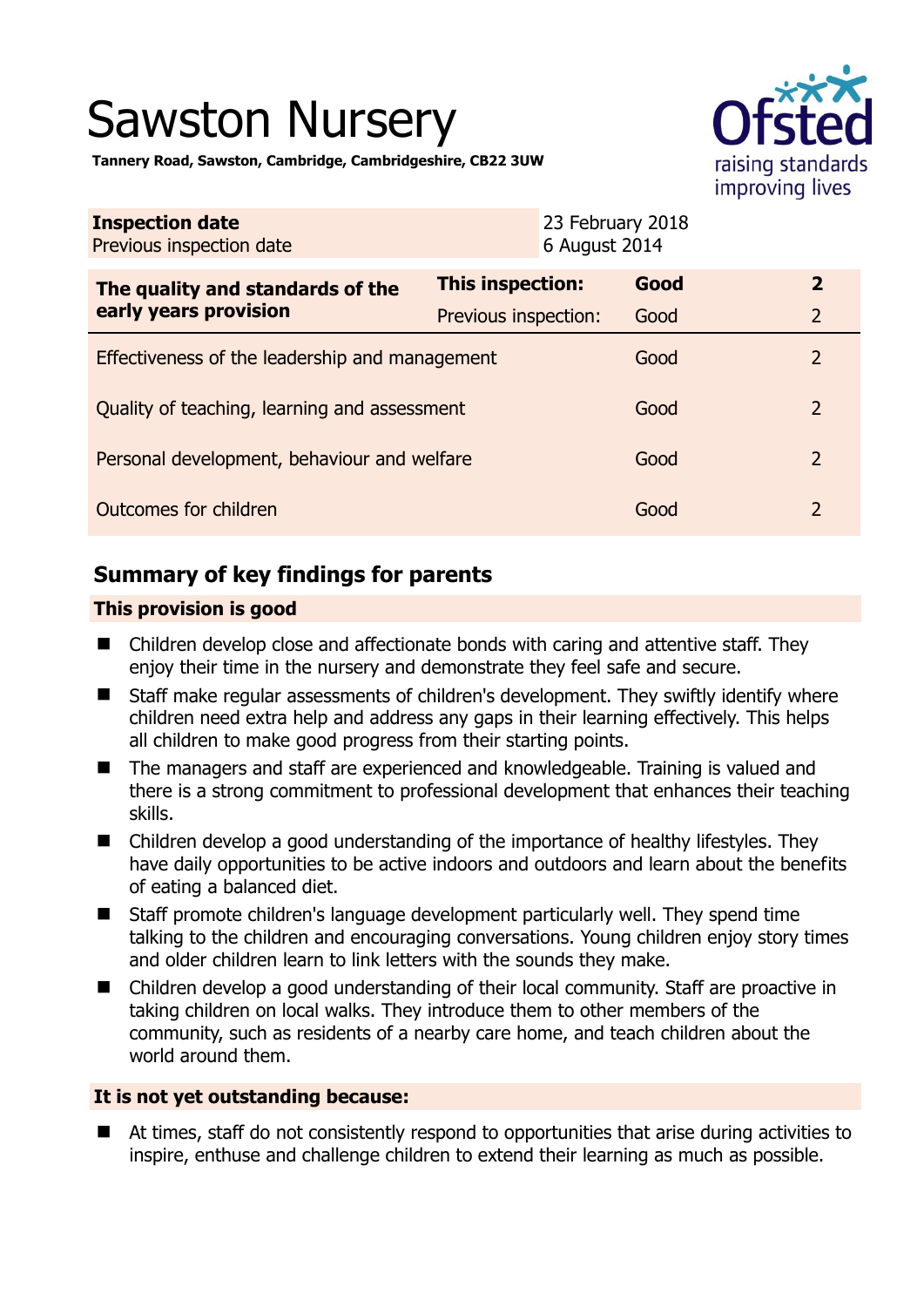# **What the setting needs to do to improve further**

## **To further improve the quality of the early years provision the provider should:**

■ support staff to respond to and build on all opportunities to extend children's learning and promote outstanding progress.

## **Inspection activities**

- $\blacksquare$  The inspector observed staff and children during their activities to evaluate the quality of teaching. She carried out a joint observation of an activity with the manager.
- The inspector held meetings with the manager and other members of the management team. The self-evaluation was looked at and discussed.
- The inspector looked at essential documentation, including evidence of the suitability of staff, the training programme and children's records.
- The inspector took account of the views of parents through written feedback and the results of surveys.
- The inspector looked at all areas of the nursery indoors and outside. She spoke to children and staff at appropriate times.

**Inspector**  Veronica Sharpe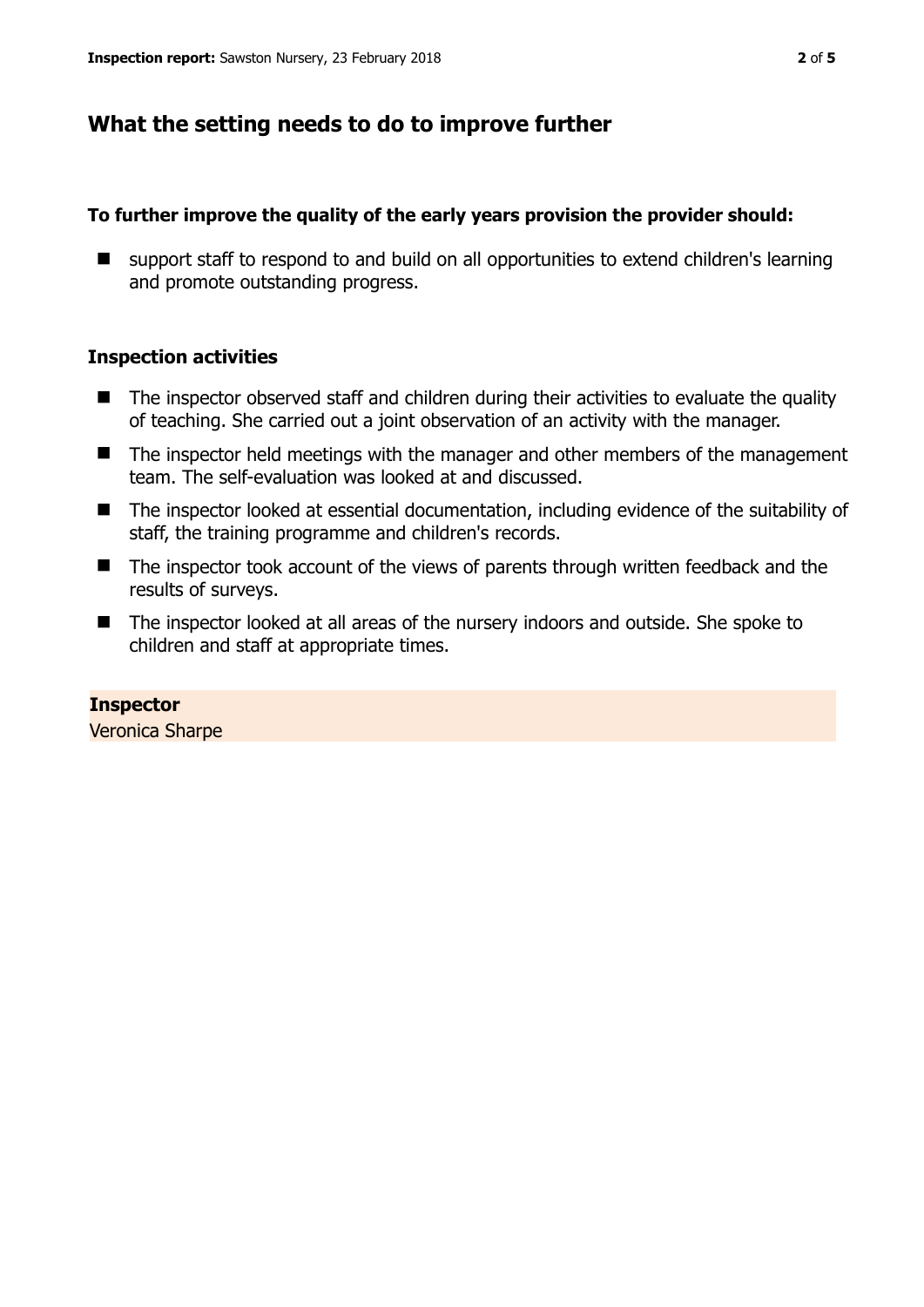## **Inspection findings**

#### **Effectiveness of the leadership and management is good**

The nursery is led well by the experienced manager and her well-qualified team. The retention of staff is very good and morale is high. Staff work with enthusiasm and build positive relationships with parents, children and other professionals. Safeguarding is effective. Staff have a thorough understanding of their safeguarding responsibilities. All attend child protection training regularly and their knowledge is reviewed and consolidated at team and supervisory meetings. Staff know the procedures to follow if a child is at risk of harm. Parents' views are sought to help managers and staff develop the quality of the provision. Managers have effective systems to track the progress that children make in their learning. Close links with local schools help staff to support children as they prepare to move into their Reception classes.

#### **Quality of teaching, learning and assessment is good**

Children confidently move around their rooms and access the plentiful resources. Staff give children time to make choices and follow their interests. They plan activities that ignite children's interest. For example, they freeze toy dinosaurs into ice 'eggs' and encourage children to find out if warm or cold water melts the ice effectively. Parents receive regular updates on their children's development. Staff provide useful guidance to help parents complement children's learning at home. Children's understanding of mathematical concepts is promoted well. Staff use knowledge gained from recent training to help children learn about weight, quantity and size.

#### **Personal development, behaviour and welfare are good**

Staff provide children with a homely environment. They greet children warmly on their arrival to make them feel welcome. Staff spend time with parents when children first start to get to know them and their family. They quickly develop a good understanding of each child's individual needs and meet them well from the outset. Children behave well. They display good manners and have kind and caring attitudes towards each other. Staff manage minor disputes with skill and help children to understand the importance of sharing and taking turns.

#### **Outcomes for children are good**

Children develop the key skills they will need for the next stage of their learning. Older children demonstrate good independence skills as, for example, they serve themselves at mealtimes. Younger children learn to find their coats and boots ready for outdoor play. Children handle writing materials with confidence. They draw with pencils and use their fingers to make marks in paint. Children assess risks during their activities. For example, they check the garden for hazards and recognise nettles and brambles in the woods.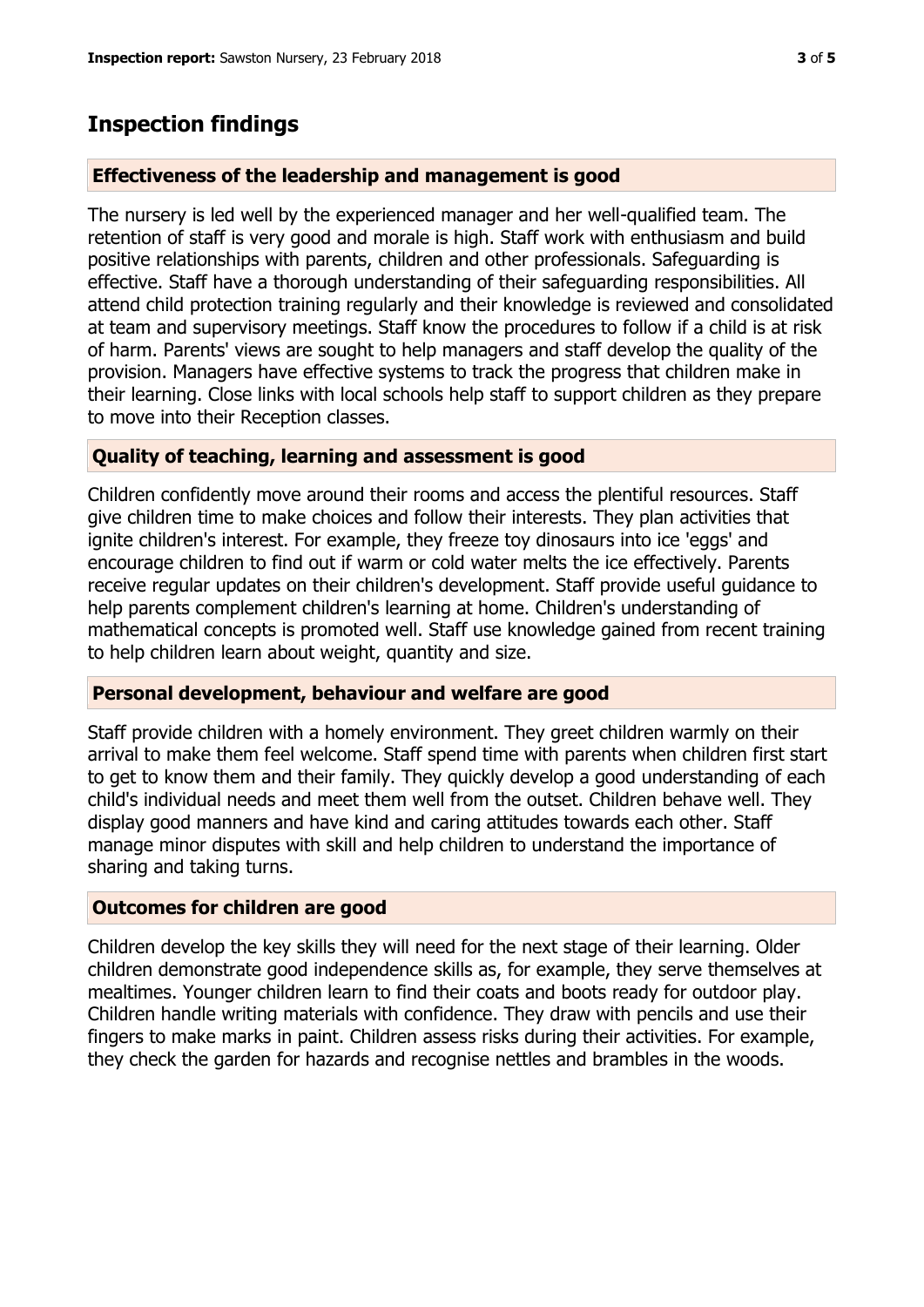# **Setting details**

| Unique reference number                             | 221629                                                                               |  |
|-----------------------------------------------------|--------------------------------------------------------------------------------------|--|
| <b>Local authority</b>                              | Cambridgeshire                                                                       |  |
| <b>Inspection number</b>                            | 1103213                                                                              |  |
| <b>Type of provision</b>                            | Full-time provision                                                                  |  |
| Day care type                                       | Childcare - Non-Domestic                                                             |  |
| <b>Registers</b>                                    | Early Years Register, Compulsory Childcare<br>Register, Voluntary Childcare Register |  |
| Age range of children                               | $0 - 4$                                                                              |  |
| <b>Total number of places</b>                       | 68                                                                                   |  |
| Number of children on roll                          | 116                                                                                  |  |
| Name of registered person                           | Sawston Childcare Limited                                                            |  |
| <b>Registered person unique</b><br>reference number | RP517202                                                                             |  |
| <b>Date of previous inspection</b>                  | 6 August 2014                                                                        |  |
| <b>Telephone number</b>                             | 01223 472018                                                                         |  |

Sawston Nursery registered in 2001. The nursery employs 36 members of childcare staff. Of these, 31 hold relevant childcare qualifications between level 2 and level 6. One staff member holds qualified teacher status. The nursery opens from Monday to Friday, all year round, except for public holidays and one week at Christmas. Sessions are from 8am until 6pm. The nursery provides funded early education for two-, three- and four-year-old children.

This inspection was carried out by Ofsted under sections 49 and 50 of the Childcare Act 2006 on the quality and standards of provision that is registered on the Early Years Register. The registered person must ensure that this provision complies with the statutory framework for children's learning, development and care, known as the early years foundation stage.

Any complaints about the inspection or the report should be made following the procedures set out in the guidance 'Complaints procedure: raising concerns and making complaints about Ofsted', which is available from Ofsted's website: www.gov.uk/government/organisations/ofsted. If you would like Ofsted to send you a copy of the guidance, please telephone 0300 123 4234, or email enquiries@ofsted.gov.uk.